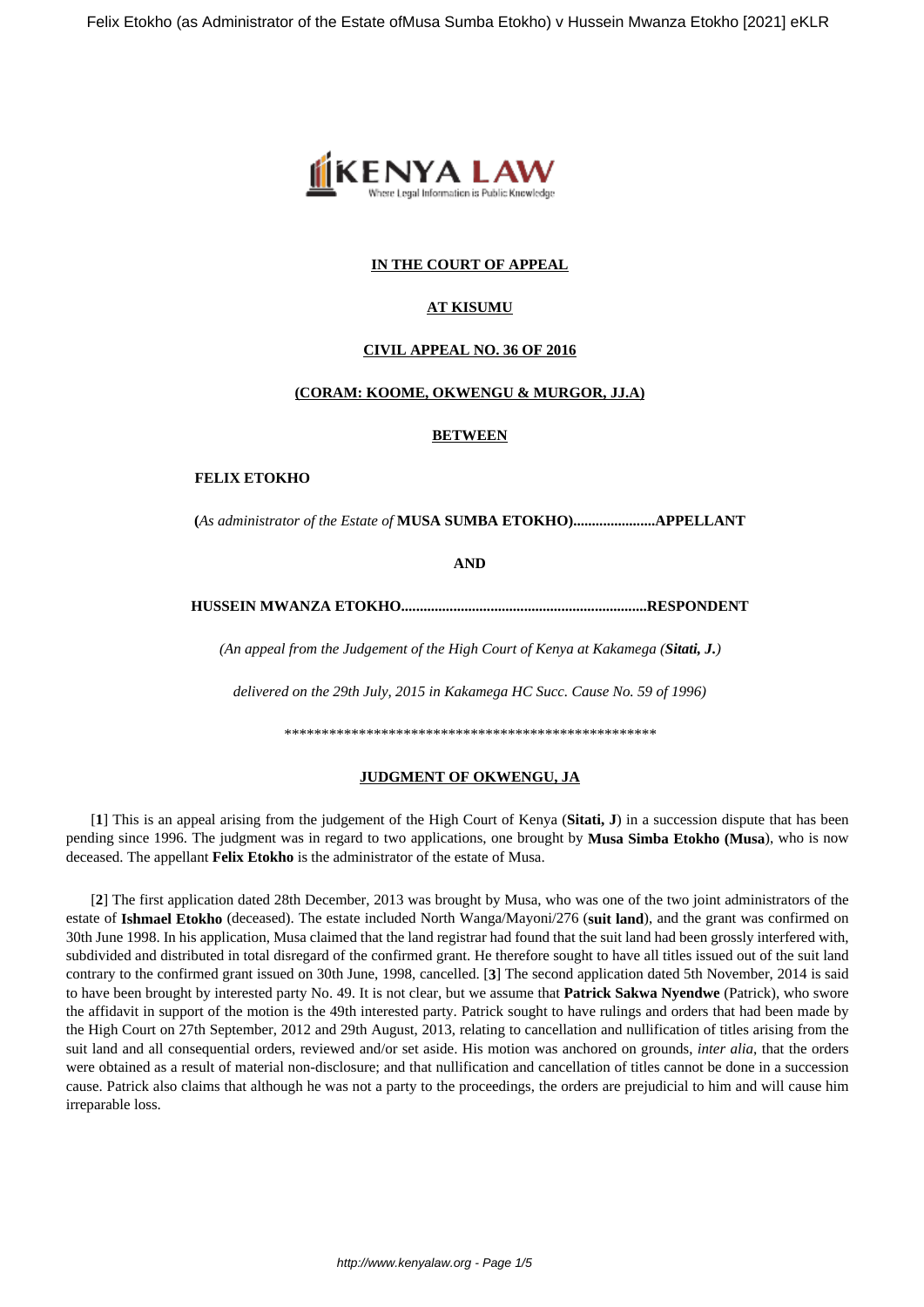[**4**] Upon hearing the two applications, the learned Judge dismissed Musa's application as having no merit. The learned Judge declined to issue the orders sought by the interested party, holding that no useful purpose would be served by issuing him with such orders. Patrick has not lodged any appeal in regard to the dismissal of his application. The appellant has lodged an appeal on behalf of Musa's estate in which he has raised 12 grounds.

[**5**] In the memorandum of appeal, the learned Judge is faulted, *inter alia*, for: reopening the distribution of the estate rather than enforcing the implementation of the confirmed grant; framing wrong issues concerning the revocation or annulment of the grant, instead of implementation of the confirmed grant; misapplying the provisions of section 76 of the law of Succession Act; misinterpreting section 93(1) of the law of Succession Act; and failing to do substantial justice to the parties.

[**6**] The appellant has filed written submissions in which he relies on **Joash Ochieng Ougo & Anor vs Virginia Edith Wambui Otieno [1987] eKLR,** where the Court issued an order of injunction because the learned Judge of the High Court failed to take into consideration all the relevant facts and issues. The appellant also relied on **Kenya Airports Authority vs Mitubell Welfare Society & 2 others [2016] eKLR,** where the Court faulted the High Court for failing to properly evaluate the pleadings and the evidence on record, and to take into account critical aspects of evidence relating to the flight path to Wilson Airport. The appellant urged the Court to allow the appeal as the learned Judge misinterpreted and misapplied the law.

[**7**] The respondent, **Hussein Mwanza Etokho** who was the other joint administrator of the estate of Ishmael Etokho (deceased), had opposed Musa's application contending that it was brought in bad faith and was a mere afterthought aimed at frustrating the beneficiaries of the estate. The respondent did not however file any written submissions to the appeal.

[**8**] Hearing of the appeal proceeded by way of the GoToMeeting online platform. Learned counsel Mr. Mokaya Momanyi for the appellant though served with a hearing notice and the link for the platform, was absent. Ms. E. Chunge was present for the respondent, while Ms. Simiyu who held brief for Mr. Osundwa for Patrick was present. Ms. Simiyu confirmed that they had not filed any written submissions. Although given opportunity to address the Court on the online platform, Ms. Simiyu did not make any oral submissions. Ms. Chunge tried to address the Court but experienced technical problems and was unable to do so. She later wrote an email in which she informed the Court that her efforts to address the Court were frustrated by technical problems and reiterated that the respondent was supporting the judgment of the High Court and was relying on the submissions that he had made in the High Court at pages 415-419 of the record of appeal.

[**9**] This being a first appeal, the obligation of the Court as a first appellate court is to reconsider and re-analyse the evidence that was adduced before the trial court, and the judgment of the learned Judge, in order to arrive at its own conclusions in determining whether the learned Judge arrived at the proper decision. (**Selle vs Associated Motorboat Company [1968] EA 123, Kenya Ports Authority vs Kuston (Kenya) Limited [2009] 2EA 212**).

[**10**] Being alive to this obligation, I have considered the record of appeal, the written submissions that were availed to the Court, and the applicable law. It is not disputed that the grant relating to the estate of Ishmael Etokho (deceased) was confirmed on 30th June 1998, and that Musa was one of the administrators charged with the distribution of the grant. In fact, the record of appeal shows that the grant was confirmed following a consent that was recorded in court on 26th March, 1998 wherein Musa was included as a co-administrator and mode of distribution was agreed.

[**11**] In his application, Musa sought to have titles arising from the suit land, contrary to the confirmed grant, nullified and cancelled. From the confirmation of grant, it is clear that the suit land formed the core of Ishmael's estate, and that this is what was distributed to the beneficiaries at the time of confirmation of the grant.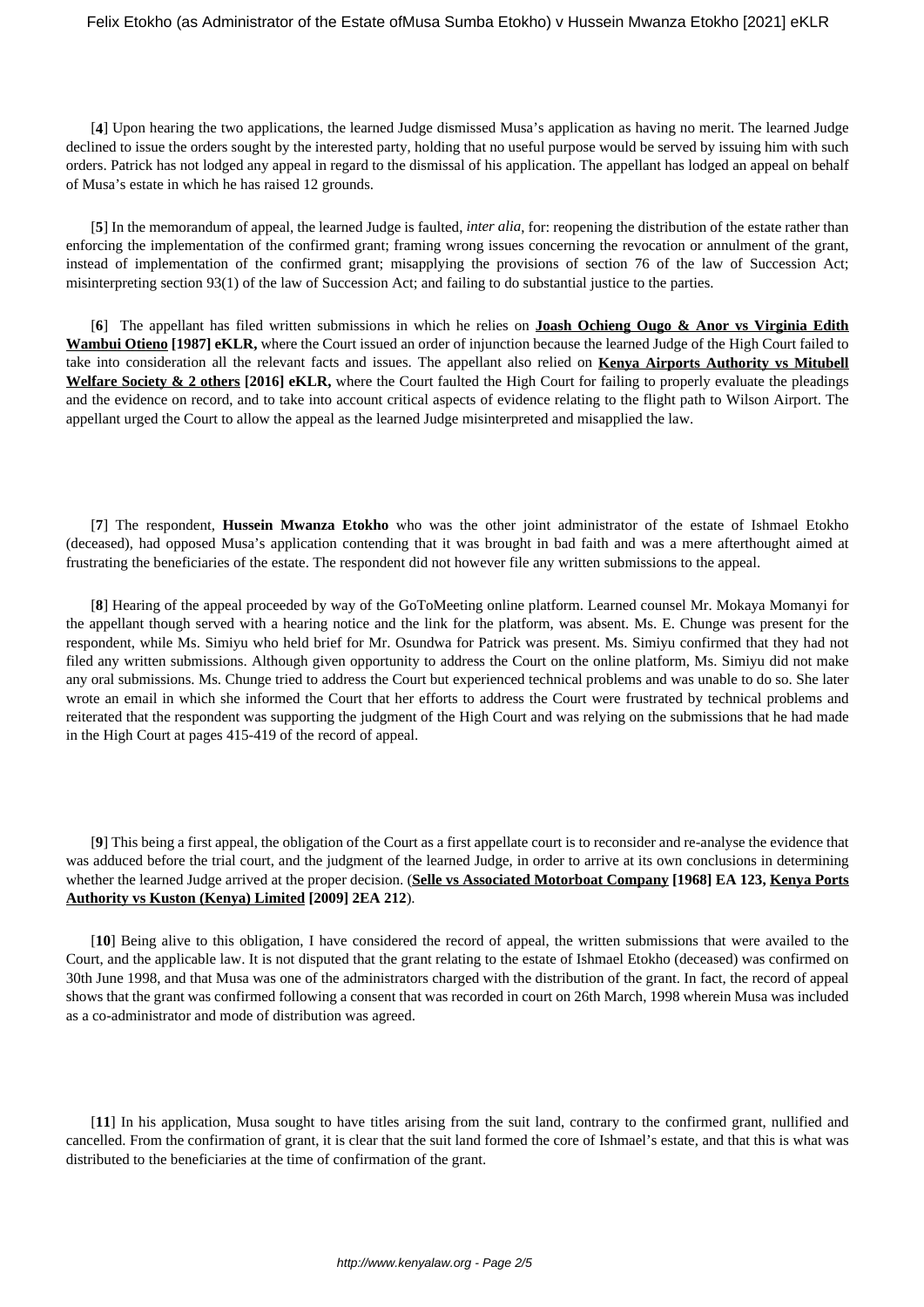[12] In her judgment, the learned Judge stated as follows:

*"22. …the only issue that falls for determination is whether all titles issued out of the suit land should be cancelled and therefore whether all the survey that was carried out on the suit land 'contrary' to the confirmed grant should be annulled. What this means is that the confirmed grant herein should also be revoked and/or annulled.*

*…*

*27. It is also worth noting that the applicant's complaint concerns the apparent difficulty on the part of the District Land Registrar and the District Surveyor in carrying out an (sic) implementing the confirmed grant. It would therefore appear to this court that the applicant is saying that the confirmation of the grant was not taken through the correct process, but the record does not support him. As has been argued by those who are opposed to the application, this court is not the proper forum for the applicant to ventilate his case for cancellation of titles that have been created out of a lawful process involving subdivision of the suit land after confirmation of the grant herein.*

*28. I also find and hold that the titles sought to be cancelled or revoked are protected by the provisions of Section 93(1) of the Law of Succession Act which provides that transfer of any interest in property, whether real or personal by the original personal representative remains unaffected by the revocation of the grant, even in cases where the purchaser has notice that all debts, liabilities and other expenses which take priority have neither been provided for nor discharged. What this means is that even if the applicant had satisfied the requirements of Section*

*76 of the Law of Succession Act for revocation of grant, the impugned titles would not necessary be cancelled and or revoked.*

*29. The true picture in this case is that the sub-division of the suit land was done by the applicant and his co-administrators. The documents availed to the court through the replying affidavits clearly show that the administrators were all present during subdivisions and sale of the various portions to the interested parties. The alleged difficulty on the part of the District Land Surveyor is only in the mind of the applicant. Hussein Mwanza Etokho, the applicant's co- administrator, admitted in his papers filed in Court that he and the applicant sold the parcels of land to the interested parties after confirmation of grant and not before."*

[**13**] Musa invoked sections 45 and 47 of the Law of Succession Act in his notice of motion. Section 47 gives the High Court jurisdiction to entertain any application and to determine any dispute under the Law of Succession Act, and make orders as may be expedient. The substantive provision that was invoked by Musa is in effect section 45 of the Law of Succession Act that provides that no person shall intermeddle with the property of a deceased person, except as authorized by written law or by a grant of representation. It also provides a penal section for any person who intermeddles with such estate.

[**14**] This means that for Musa to rely on section 45 of the Law of Succession Act, he needed to prove that there has been interference with the estate of Ishmael and clearly identify the person or persons who had interfered with the estate, and the fact that they had no authority, and the manner in which they had intermeddled with it, as the latter would determine whether such an application could be dealt with in the succession matter, or whether it would require separate proceedings.

[**15**] It is apparent from the record, that the estate of Ishmael was distributed and that there are third parties who have subsequently acquired interest in some of the properties following subdivision. Musa cannot therefore make a general assertion that the suit land has been grossly interfered with, without clearly specifying the portion interfered with and by whom. Moreover, Musa and Hussein were the administrators who were charged with the responsibility of distributing the estate in accordance with the confirmed grant. The learned Judge properly found that this was done. Once the distribution of the estate was done, the role of the administrators was finished, and if there was any complaint regarding a particular sub-division, it was for the beneficiary of that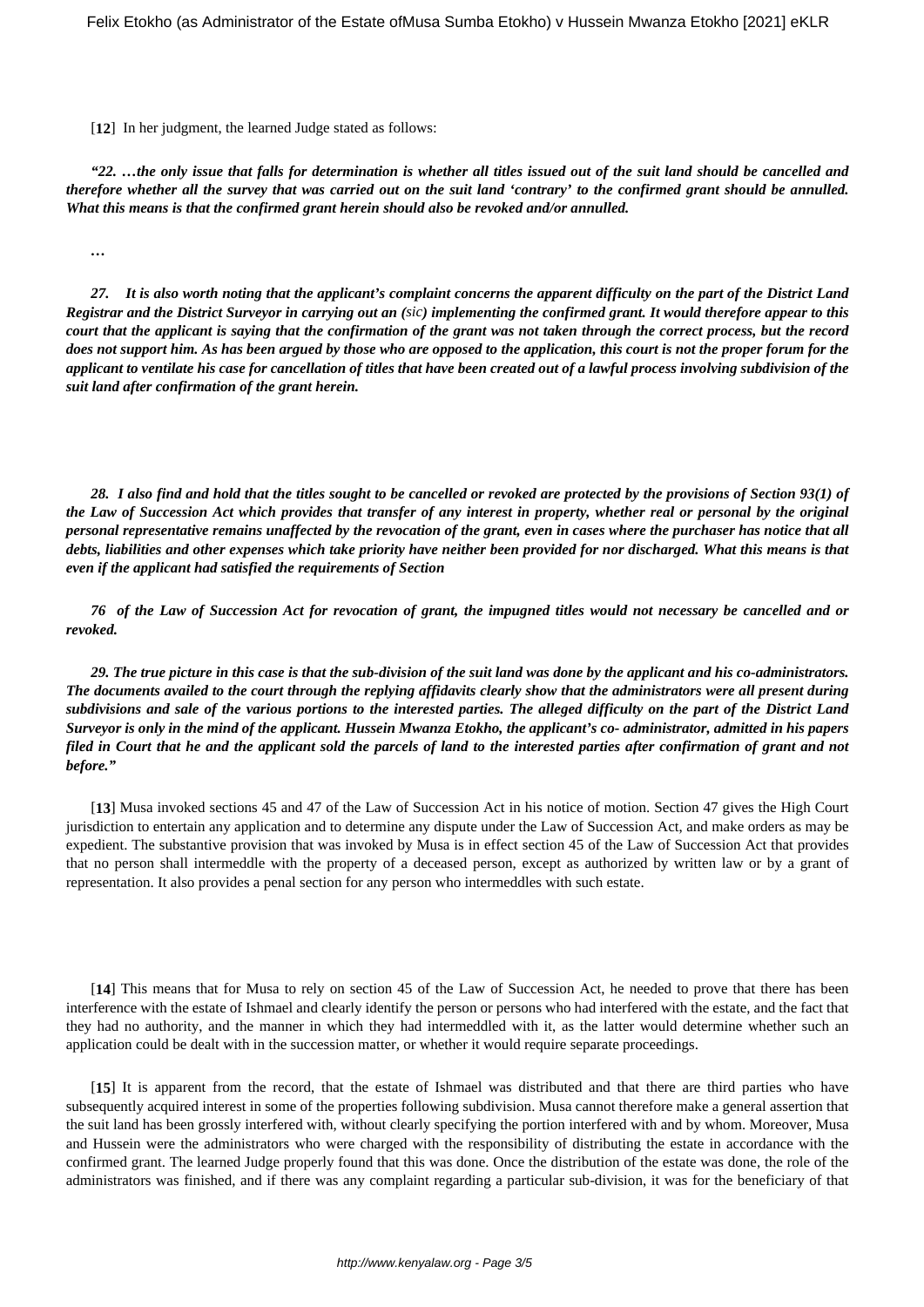Felix Etokho (as Administrator of the Estate of Musa Sumba Etokho) v Hussein Mwanza Etokho [2021] eKLR

particular portion to take up the matter. Musa therefore failed to establish any intermeddling with the estate.

[**16**] Musa did not move the court as a beneficiary, but as an administrator. As observed by the learned Judge, the general complaint made by Musa is in effect challenging the confirmation and distribution of the grant, and this could only be done if the threshold in section 76 of the Law of Succession Act was met. However, there was no evidence adduced to show that the proceedings to obtain the confirmation of grant issued on 30th June, 1998 were defective, or that the grant was obtained fraudulently by making of a false statement or concealment of material fact, or that the grant had become useless and inoperative. Section 76 of the Law of Succession Act was therefore inapplicable.

[**17**] I come to the conclusion that the learned Judge came to the right conclusion in dismissing Musa's application. The learned Judge did not re-open the distribution of Ishmael's estate, nor did she entertain any claims from purchasers. The learned Judge merely used the evidence regarding the distribution, the subdivisions and subsequent sale of some of the subdivisions, as background information. The learned Judge cannot be faulted for considering evidence of interested parties such as Patrick who are likely to be affected by the orders sought by Musa.

[**18**] In my view this appeal has no merit. As my sister Murgor, JA is of the same view, the appeal is dismissed with costs.

This judgment has been delivered in accordance with section 32(3) of the Court of Appeal Rules, Koome, JA (as she then was) having been appointed Chief Justice.

**Dated and delivered at Nairobi this 9th day of June, 2021.**

## **HANNAH OKWENGU**

**.................................**

#### **JUDGE OF APPEAL**

I certify that this is a true copy of the original.

*Signed*

# **DEPUTY REGISTRAR**

## **IN THE COURT OF APPEAL**

# **AT KISUMU**

### **CIVIL APPEAL NO. 36 OF 2016**

### **(CORAM: KOOME, OKWENGU & MURGOR, JJ.A)**